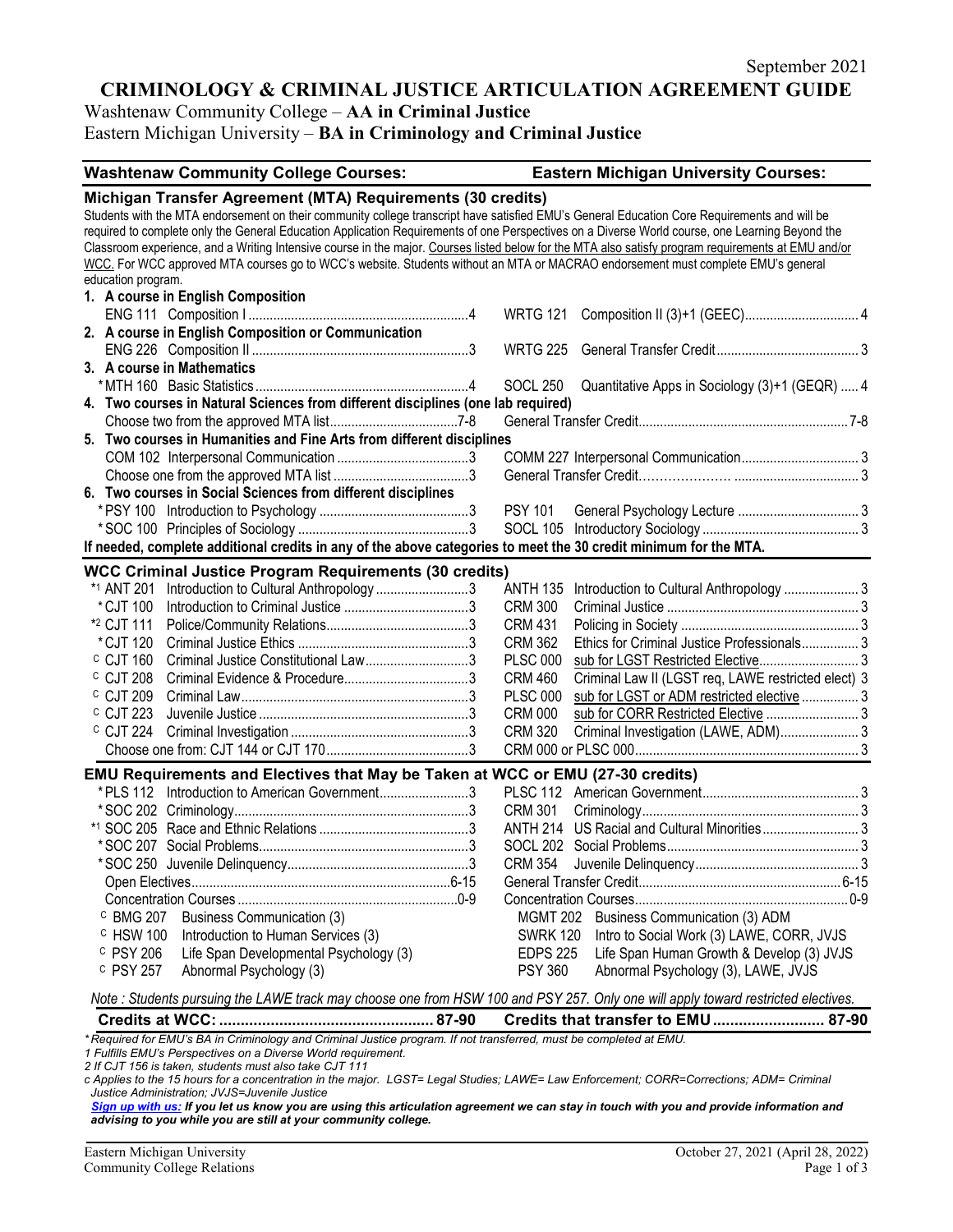## **CRIMINOLOGY & CRIMINAL JUSTICE ARTICULATION AGREEMENT GUIDE**

Washtenaw Community College – **AA in Criminal Justice** Eastern Michigan University – **BA in Criminology and Criminal Justice**

## **Completion of the BA in Criminology and Criminal Justice**

|                                                              | <b>Major Requirements</b>                                                              | $(30-33 \text{ credits})$ |
|--------------------------------------------------------------|----------------------------------------------------------------------------------------|---------------------------|
| <b>Criminology and Criminal Justice Courses (15 credits)</b> |                                                                                        |                           |
|                                                              |                                                                                        |                           |
|                                                              |                                                                                        |                           |
|                                                              |                                                                                        |                           |
|                                                              |                                                                                        |                           |
|                                                              |                                                                                        |                           |
|                                                              | CRM 333/SOCL 333 Violence and Society (3)                                              |                           |
|                                                              | CRM 337/SOCL 337 Deviance and Society (3)                                              |                           |
|                                                              | <b>Research Methods and (3 credits)</b><br>SOCL 304 Methods in Sociological Research 3 |                           |

| Sociology/Anthropology Courses (6 credits) |  |  |
|--------------------------------------------|--|--|
|                                            |  |  |
|                                            |  |  |

### **Concentration Requirements: (6-9 credits)**

*Select one from the following five concentrations:* **A concentration requires a total of 15 credits**. If the concentration courses recommended at Washtenaw are not taken, students must choose courses from the appropriate concentration lists in the catalog at EMU to reach 15 credits.

### **I. Legal Studies (LGST)**

| CRM 412 Law and Society<br>                                    |
|----------------------------------------------------------------|
| Choose three hours from the restricted LGST list3              |
| AFC 441 Law in the African American Experience (3)             |
| ANTH 330 Anthropology of Law and Politics (3)                  |
| CRM 222 Pornography and Crime (3)                              |
| CRM 229 Green Criminology (3)                                  |
| CRM 263 Crime and Technology (3)                               |
| CRM 277/278/279/377/378/379 Special Topics                     |
| CRM 321 Cooperation and Conflict in Society (3)                |
| <sup>1</sup> CRM 488L4/489L4 Field Internship                  |
| <sup>2</sup> PHIL 355W Philosophy of Law (3)                   |
| PLSC 302 Criminal Law & Politics (3)                           |
| PLSC 312 Constitutional Law: Institutions and Processes (3)    |
| PLSC 313 Constitutional Law: Civil Rights and Liberties (3)    |
| PLSC 317 Constitutional Law: Criminal Due Process, Privacy (3) |
| PLSC 364 Legislative Process (3)                               |
| PLSC 385 Judicial Process and Behavior (3)                     |

*WCC courses that apply to the LGST concentration: CJT 160, 208, 209*

### **II. Law Enforcement (LAWE)**

| Choose three hours from the restricted Group A LAWE list 3         |
|--------------------------------------------------------------------|
| CRM 222 Pornography and Crime (3)                                  |
| CRM 263 Crime and Technology (3)                                   |
| CRM 321 Cooperation & Conflict in Society (3)                      |
| CRM 412 Law and Society (3)                                        |
| <sup>1</sup> CRM 488L4/489L4 Field Internship in Criminology (LBC) |

*WCC courses that apply to the LAWE concentration: CJT 208, 224; HSW 100 or PSY 257.* 

# **III. Corrections (CORR)**

| CRM 321 Cooperation and Conflict in Society3                       |  |
|--------------------------------------------------------------------|--|
|                                                                    |  |
| Choose three hours from the restricted CORR list 3                 |  |
| ANTH 330 Anthropology of Law and Politics (3)                      |  |
| COMM 357 Interviewing as Communication (3)                         |  |
| CRM 222 Pornography and Crime (3)                                  |  |
| CRM 229 Green Criminology (3)                                      |  |
| CRM 263 Crime and Technology (3)                                   |  |
| CRM 277/278/279/377/378/379 Special Topics                         |  |
| CRM 412 Law and Society (3)                                        |  |
| CRM 420 Drugs, Crime and Criminal Justice (3)                      |  |
| <sup>1</sup> CRM 488L4/489L4 Field Internship in Criminology (LBC) |  |
| PSY 340 Psych Perspectives on Prejudice & Discrimination (3)       |  |

*WCC courses that apply to the CORR concentration: CJT 223, HSW 100.*

#### **IV. Criminal Justice Administration (ADM)**

*WCC courses that apply to the ADM concentration: CJT 209, CJT 224; BMG 207*

#### **V. Juvenile Justice (JVJS)**

| PSY 257 | WCC courses that apply to the JVJS concentration: HSW 100; PSY 206., |  |
|---------|----------------------------------------------------------------------|--|

Learning Beyond the Classroom<br>One LBC course or noncredit experience is required. Completing <sup>1</sup>CRM 488L or <sup>1</sup>489L as a concentration elective will satisfy the LBC requirement. Ask program advisor for other options.

*1 Satisfies EMU's Learning Beyond the Classroom Requirement*

*<sup>2</sup> Satisfies EMU's Writing Intensive Requirement*